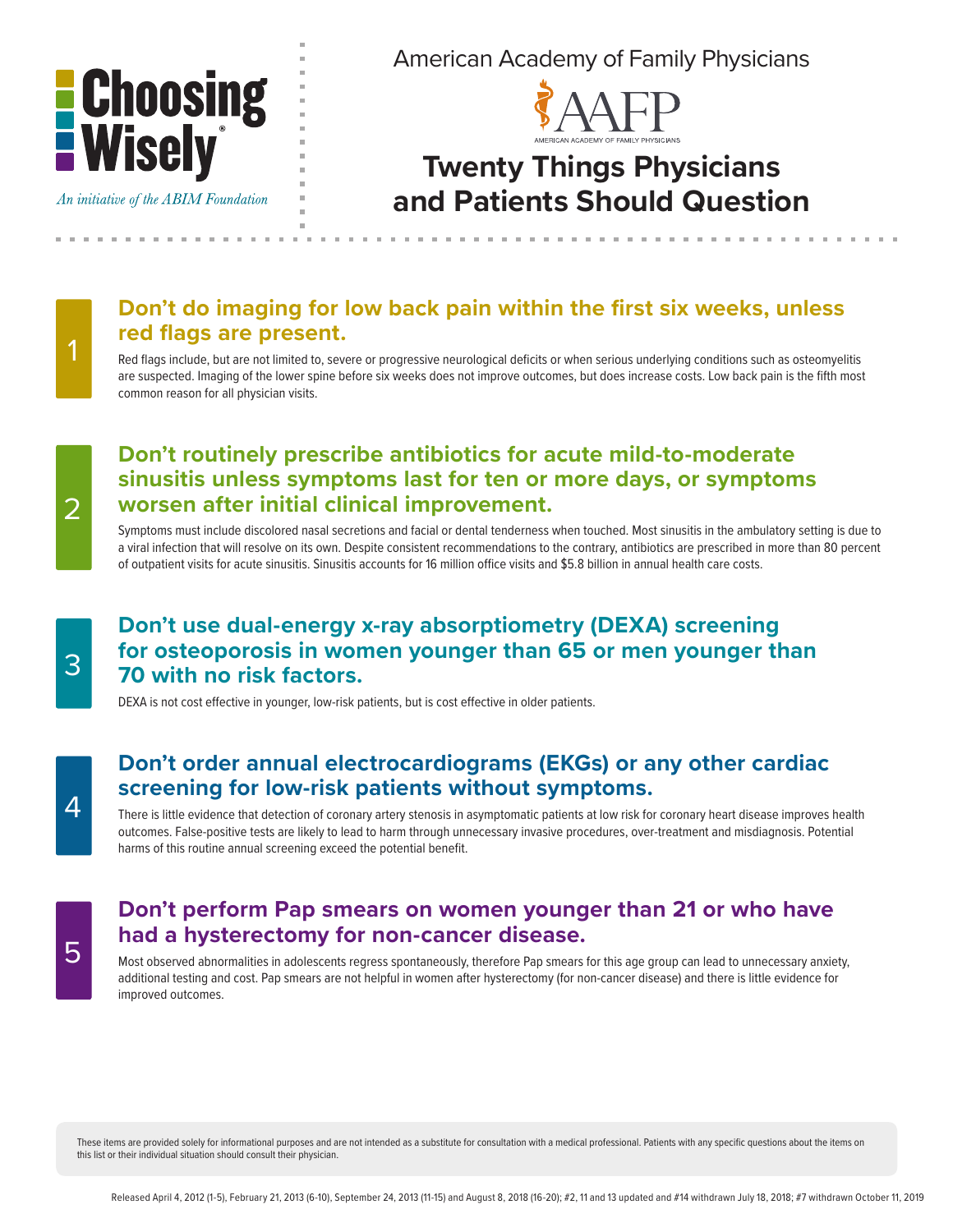

American Academy of Family Physicians



## **Twenty Things Physicians and Patients Should Question**

#### An initiative of the ABIM Foundation

8

9

10

7

6

## **Don't schedule elective, non-medically indicated inductions of labor or Cesarean deliveries before 39 weeks, 0 days gestational age.**

Delivery prior to 39 weeks, 0 days has been shown to be associated with an increased risk of learning disabilities and a potential increase in morbidity and mortality. There are clear medical indications for delivery prior to 39 weeks and 0 days based on maternal and/or fetal conditions. A mature fetal lung test, in the absence of appropriate clinical criteria, is not an indication for delivery.

Due to [recently-published evidence](https://www.nejm.org/doi/full/10.1056/NEJMoa1800566) related to induction of labor between 39 and 41 weeks gestation, the AAFP has withdrawn this recommendation.

## **Don't screen for carotid artery stenosis (CAS) in asymptomatic adult patients.**

There is good evidence that for adult patients with no symptoms of carotid artery stenosis, the harms of screening outweigh the benefits. Screening could lead to non-indicated surgeries that result in serious harms, including death, stroke and myocardial infarction.

#### **Don't screen women older than 65 years of age for cervical cancer who have had adequate prior screening and are not otherwise at high risk for cervical cancer.**

There is adequate evidence that screening women older than 65 years of age for cervical cancer who have had adequate prior screening and are not otherwise at high risk provides little to no benefit.

#### **Don't screen women younger than 30 years of age for cervical cancer with HPV testing, alone or in combination with cytology.\***

There is adequate evidence that the harms of HPV testing, alone or in combination with cytology, in women younger than 30 years of age are moderate. The harms include more frequent testing and invasive diagnostic procedures such as colposcopy and cervical biopsy. Abnormal screening test results are also associated with psychological harms, anxiety and distress.

*\* Recommendation currently under review*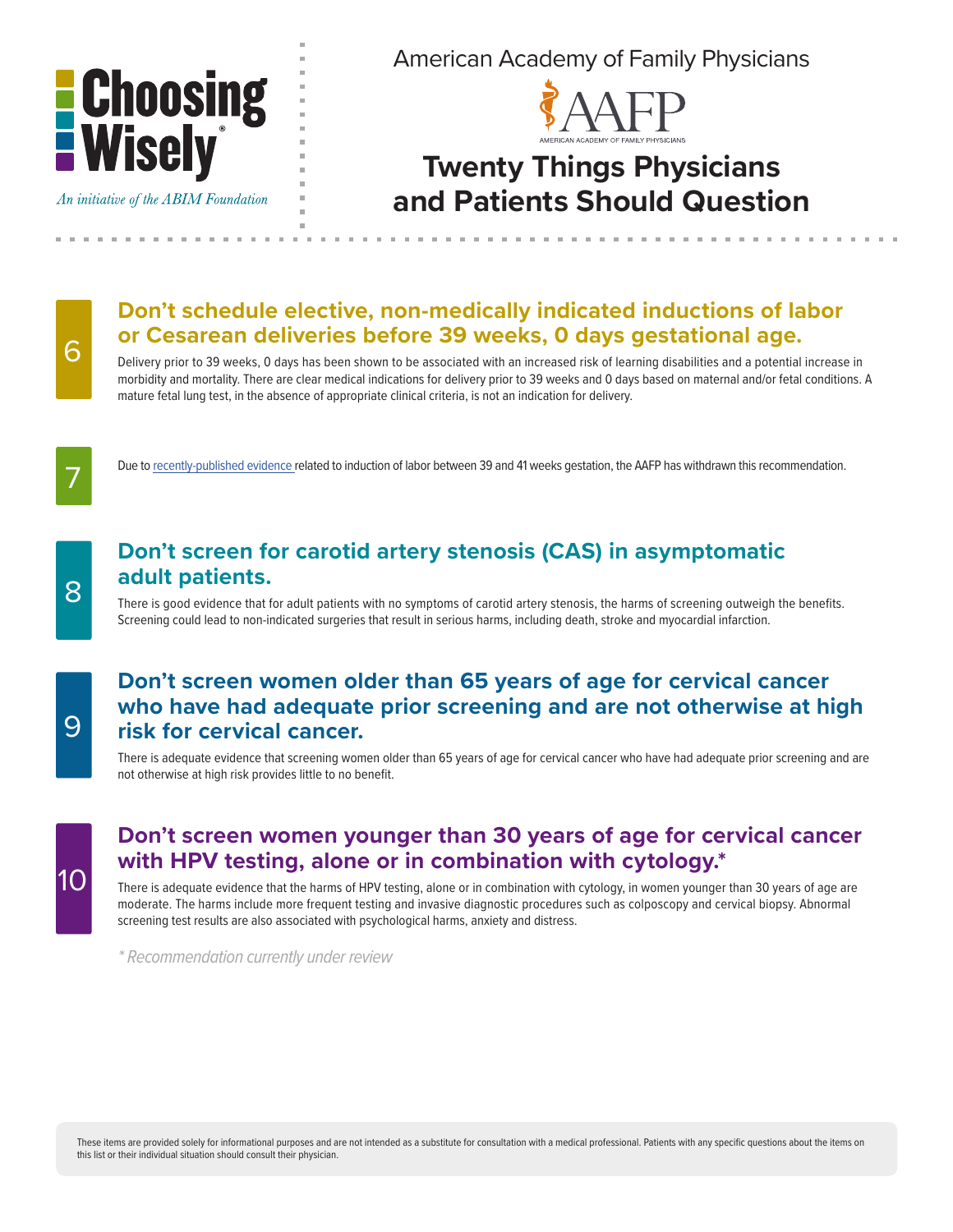

An initiative of the ABIM Foundation

13

15

14

11

12

American Academy of Family Physicians



## **Twenty Things Physicians and Patients Should Question**

## **Don't routinely prescribe antibiotics for otitis media in children aged 2–12 years with non-severe symptoms where the observation option is reasonable.**

The "observation option" refers to deferring antibacterial treatment of selected children for 48 to 72 hours and limiting management to symptomatic relief. The decision to observe or treat is based on the child's age, diagnostic certainty and illness severity. To observe a child without initial antibacterial therapy, it is important that the parent or caregiver has a ready means of communicating with the clinician. There also must be a system in place that permits reevaluation of the child.

## **Don't perform voiding cystourethrogram (VCUG) routinely in first febrile urinary tract infection (UTI) in children aged 2–24 months.**

The risks associated with radiation (plus the discomfort and expense of the procedure) outweigh the risk of delaying the detection of the few children with correctable genitourinary abnormalities until their second UTI.

## **Do not routinely screen for prostate cancer using a prostate-specific antigen (PSA) test or digital rectal exam. For men who desire PSA screening, it should only be performed after engaging in shared decision making.**

Screening for prostate cancer using PSA may prevent mortality from prostate cancer for a small number of men, while putting many men at risk for long term harms, such as urinary incontinence and erectile dysfunction. Whether this potentially small benefit in mortality outweighs the potential harms is dependent on the values and preferences of individual men. Therefore, for men who express a desire for prostate cancer screening, it should only be performed following a discussion of the potential benefits and harms. Routine screening for prostate cancer should not be done. PSA-based prostate cancer screening should not be performed in men over 70 years of age.

Due to [recently published evidence](https://www.uspreventiveservicestaskforce.org/Page/Document/UpdateSummaryFinal/adolescent-idiopathic-scoliosis-screening1) related to screening adolescents for scoliosis, the AAFP has withdrawn this recommendation.

## **Don't require a pelvic exam or other physical exam to prescribe oral contraceptive medications.**

Hormonal contraceptives are safe, effective and well-tolerated for most women. Data do not support the necessity of performing a pelvic or breast examination to prescribe oral contraceptive medications. Hormonal contraception can be safely provided on the basis of medical history and blood pressure measurement.

These items are provided solely for informational purposes and are not intended as a substitute for consultation with a medical professional. Patients with any specific questions about the items on this list or their individual situation should consult their physician.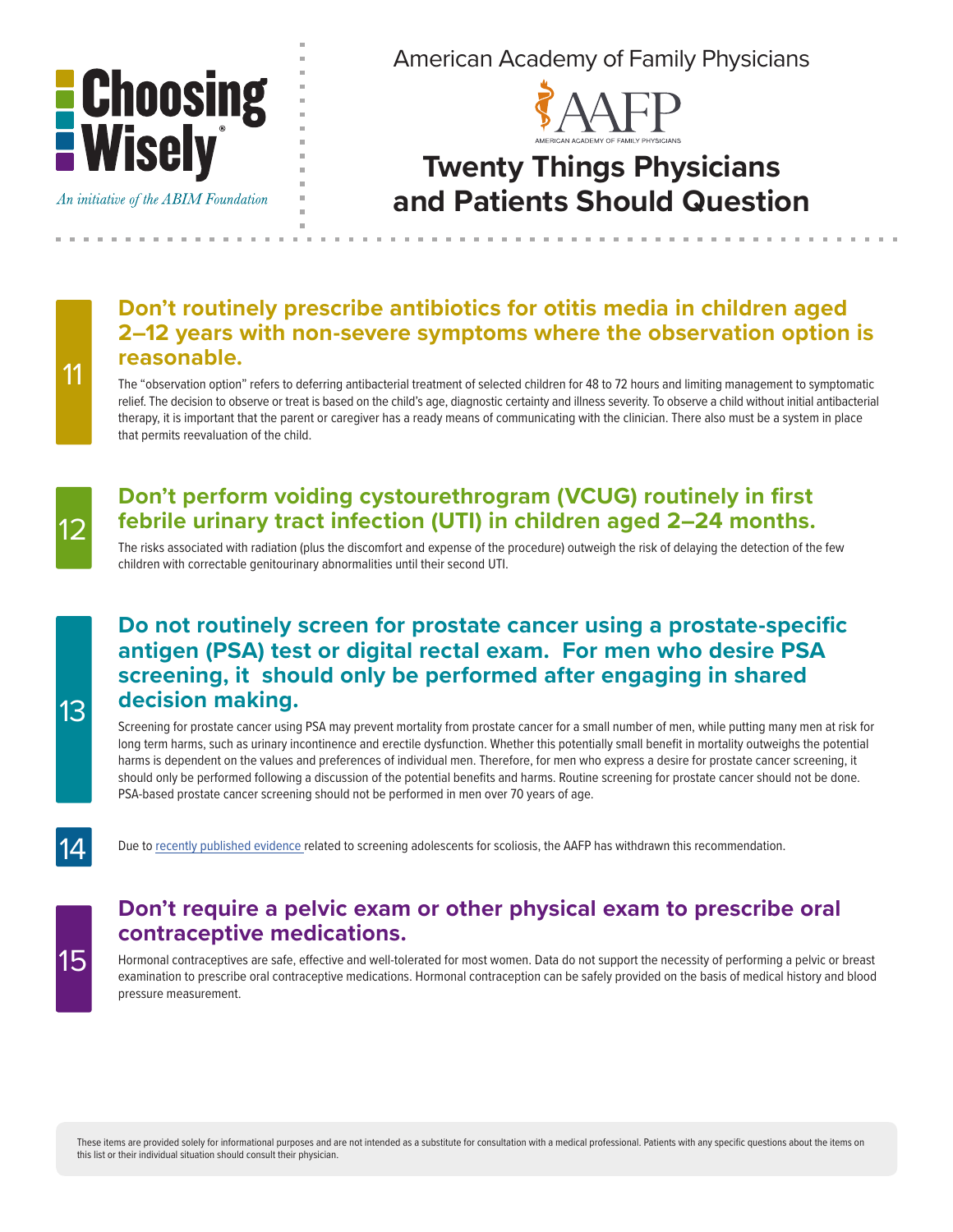

An initiative of the ABIM Foundation

American Academy of Family Physicians



## **Twenty Things Physicians and Patients Should Question**

## **Don't perform pelvic exams on asymptomatic nonpregnant women, unless necessary for guideline-appropriate screening for cervical cancer.**

Screening pelvic examinations, except for the purpose of performing cervical cancer screening at recommended intervals, have not led to reduction in mortality or morbidity, and expose asymptomatic women to unnecessary invasive testing. Noninvasive options to screen for sexually-transmitted infections are now available as alternatives to endocervical cultures. Screening pelvic examinations also add unnecessary costs to the health care system, included expenses from evaluations of false-positive findings. These pelvic exams can even lead to unnecessary surgery.

## **Don't routinely recommend daily home glucose monitoring for patients who have Type 2 diabetes mellitus and are not using insulin.**

Self-monitoring of blood glucose (SMBG) is an integral part of patient self-management in maintaining safe and target-driven glucose control in type 1 diabetes mellitus. However, daily finger glucose testing has no benefit in patients with type 2 diabetes mellitus who are not on insulin or medications associated with hypoglycemia, and small, but significant, patient harms are associated with daily glucose testing. SMBG should be reserved for patients during the titration of their medication doses or during periods of changes in patients' diet and exercise routines.

17

16

## **Don't screen for genital herpes simplex virus infection (HSV) in asymptomatic adults, including pregnant women.**

Serologic testing for HSV infection has low specificity and a high false-positive rate, and no confirmatory test is currently available. The serologic tests cannot determine site of infection. Given the prevalence of the infection in the United States, positive predictive value of the test is estimated at about 50%. A positive test can cause considerable anxiety and disruption of personal relationships.

## 19

## **Don't screen for testicular cancer in asymptomatic adolescent and adult males.**

There is no benefit to screening for testicular cancer due to the low incidence of disease and high cure rates of treatment, even in patients who have advanced disease. There are potential harms associated with screening, which include false-positive results, anxiety, and harms from diagnostic tests or procedures.

# 20

## **Don't transfuse more than the minimum of red blood cell (RBC) units necessary to relieve symptoms of anemia or to return a patient to a safe hemoglobin range (7 to 8 g/dL in stable patients).**

Unnecessary transfusion exposes patients to potential adverse effects without any likelihood of benefit and generates additional costs. Transfusion decisions should be influenced by a person's symptoms and hemoglobin concentration.

These items are provided solely for informational purposes and are not intended as a substitute for consultation with a medical professional. Patients with any specific questions about the items on this list or their individual situation should consult their physician.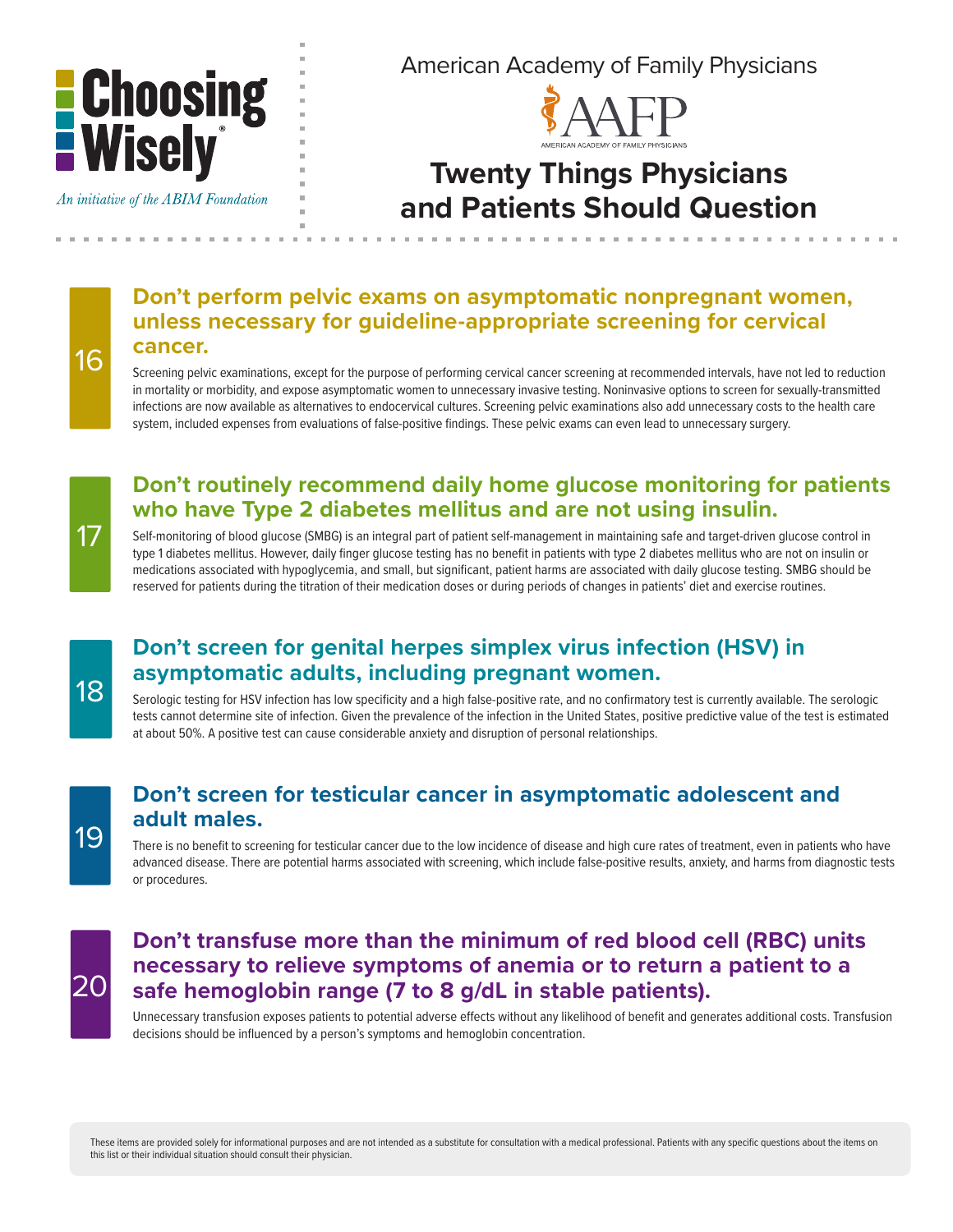## How This List Was Created (1–5)

The American Academy of Family Physicians (AAFP) list is an endorsement of the five recommendations for Family Medicine previously proposed by the National Physicians Alliance (NPA) and published in the Archives of Internal Medicine, as part of its Less is More™ series. The goal was to identify items common in primary care practice, strongly supported by the evidence and literature, that would lead to significant health benefits, reduce risks and harm, and reduce costs. A working group was assembled for each of the three primary care specialties; family medicine, pediatrics and internal medicine. The original list was developed using a modification of the nominal group process, with online voting. The literature was then searched to provide supporting evidence or refute the activities. The list was modified and a second round of field testing was conducted. The field testing with family physicians showed support for the final recommendations, the potential positive impact on quality and cost, and the ease with which the recommendations could be implemented.

More detail on the study and methodology can be found in the Archives of Internal Medicine article: [The "Top 5" Lists in Primary Care.](http://archinte.ama-assn.org/cgi/reprint/171/15/1385?maxtoshow=&hits=10&RESULTFORMAT=&fulltext=The+Top+5+Lists+in+Primary+Care&searchid=1&FIRSTINDEX=0&resourcetype=HWCIT)

## How This List Was Created (6–10)

The American Academy of Family Physicians (AAFP) has identified this list of clinical recommendations for the second phase of the Choosing Wisely campaign. The goal was to identify items common in the practice of family medicine supported by a review of the evidence that would lead to significant health benefits, reduce risks, harms and costs. For each item, evidence was reviewed from appropriate sources such as evidence reviews from the Cochrane Collaboration, and the Agency for Healthcare Research and Quality. The AAFP's Commission on Health of the Public and Science and Chair of the Board of Directors reviewed and approved the recommendations.

In the case of the first two items on our list – "Don't schedule elective, non-medically indicated inductions of labor or Cesarean deliveries before 39 weeks, 0 days gestational age" and "Don't schedule elective, non-medically indicated inductions of labor between 39 weeks, 0 days and 41 weeks, 0 days unless the cervix is deemed favorable" – we collaborated with the American College of Obstetricians and Gynecologists in developing the final language.

## How This List Was Created (11–15)

The American Academy of Family Physicians (AAFP) has identified this list of clinical recommendations for the third phase of the Choosing Wisely® campaign. The goal was to identify items common in the practice of family medicine supported by a review of the evidence that would lead to significant health benefits, reduce risks, harms and costs. For each item, evidence was reviewed from appropriate sources such as the Cochrane Collaboration, the Agency for Healthcare Research and Quality and other sources. The AAFP's Commission on Health of the Public and Science and Board of Directors reviewed and approved the recommendations.

## How This List Was Created (16–20)

The American Academy of Family Physicians (AAFP) has identified this list of clinical recommendations for the fourth phase of the Choosing Wisely® campaign. Three recommendations were derived from AAFP Preventive Services Recommendations and two were based on other medical societies' Choosing Wisely recommendations.

The goal was to identify items common in the practice of family medicine supported by a review of the evidence that would lead to significant health benefits, reduce risks, harms and costs. For each item, evidence was reviewed from appropriate sources such as the Cochrane Collaboration, the Agency for Healthcare Research and Quality and other sources. The AAFP's Commission on Health of the Public and Science and Board of Directors reviewed and approved the recommendations.

AAFP's disclosure and conflict of interest policy can be found at [www.aafp.org](http://www.aafp.org.)

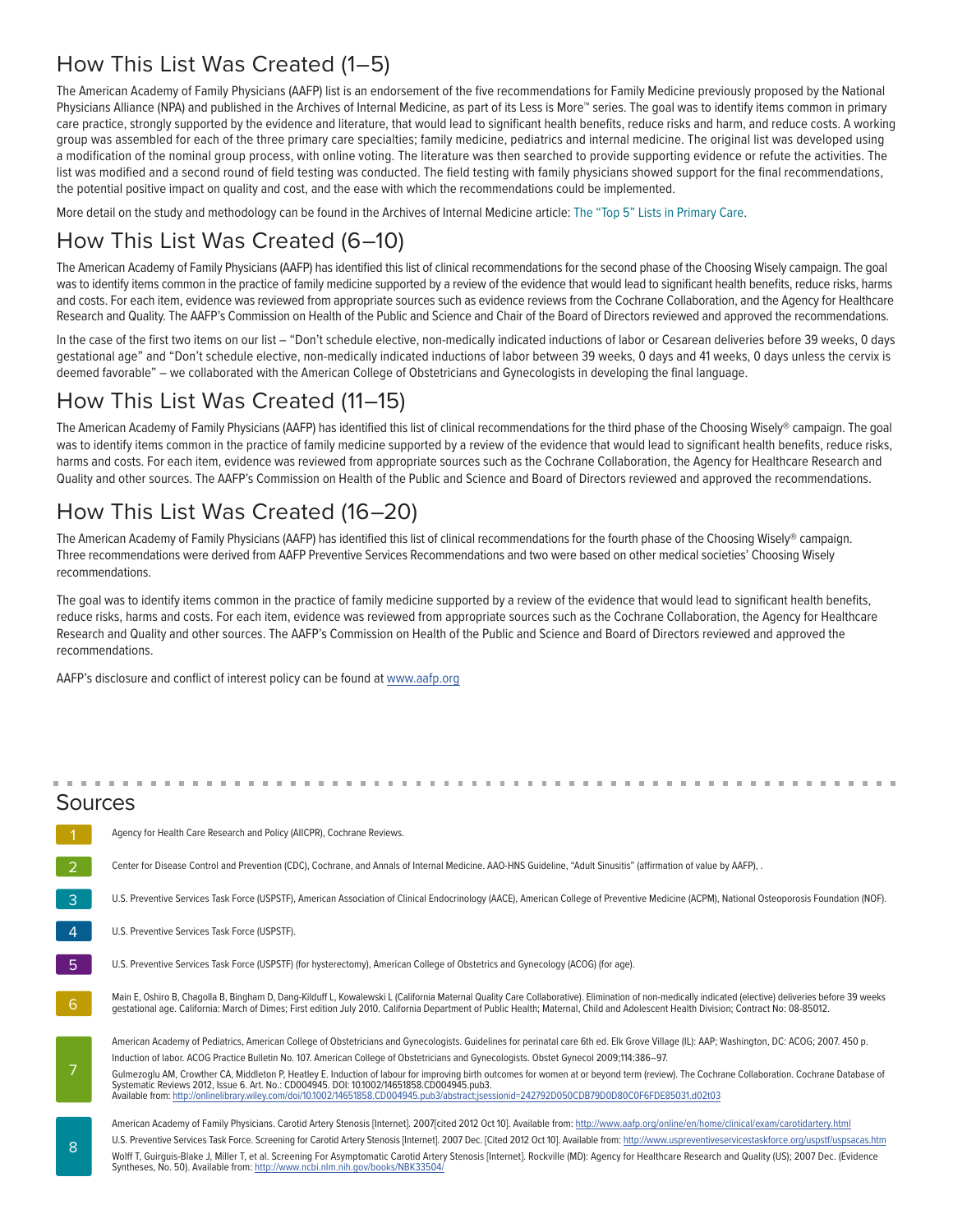U.S. Preventive Services Task Force. Screening for Cervical Cancer. 2012 Mar. [cited 2012 Oct 10]. Available from: [http://www.uspreventiveservicestaskforce.org/uspstf/uspscerv.htm](http://www.uspreventiveservicestaskforce.org/uspstf/uspscerv.htm )  Vesco KK, Whitlock EP, Eder M, et al. Screening for Cervical Cancer: A Systematic Evidence Review for the U.S. Preventive Services Task Force [Internet]. Rockville (MD): Agency for Healthcare Research and Quality (US); 2011 May. (Evidence Syntheses, No. 86.) Available from:<http://preview.ncbi.nlm.nih.gov/bookshelf/booktest/br.fcgi?book=es86> American Academy of Family Physicians. Cervical Cancer [Internet]. 2012 [cited 2012 Oct 10].<http://www.aafp.org/online/en/home/clinical/exam/cervicalcancer.html> U.S. Preventive Services Task Force. Screening for Cervical Cancer. 2012 Mar. [cited 2012 Oct 10]. Available from: [http://www.uspreventiveservicestaskforce.org/uspstf/uspscerv.htm](http://www.uspreventiveservicestaskforce.org/uspstf/uspscerv.htm )  Vesco KK, Whitlock EP, Eder M, et al. Screening for Cervical Cancer: A Systematic Evidence Review for the U.S. Preventive Services Task Force [Internet]. Rockville (MD): Agency for Healthcare Research and Quality (US); 2011 May. (Evidence Syntheses, No. 86.) Available from:<http://preview.ncbi.nlm.nih.gov/bookshelf/booktest/> Lieberthal AS, Carroll AE, Chonmaitree T, Ganiats TG, Hoberman A, Jackson MA, Joffe MD, Miller DT, Rosenfeld RM, Sevilla XD, Schwartz RH, Thomas PA, Tunkel DE, American Academy of Pediatrics, American Academy of Family Physicians. The diagnosis and management of acute otitis media. Pediatrics. 2013 Mar;131(3):e964–99. Venekamp RP, Sanders S, Glasziou PP, Del Mar CB, Rovers MM. Antibiotics for acute otitis media in children. Cochrane Database Syst Rev. 2013 Jan 31;1:CD000219. Subcommittee on Urinary Tract Infection, Steering Committee on Quality Improvement and Management, Roberts KB. Urinary tract infection: clinical practice guideline for the diagnosis and management of the initial UTI in febrile infants and children 2 to 24 months. Pediatrics. 2011 Sep;128(3):595–610. American College of Radiology (ACR), Society for Pediatric Radiology (SPR), Society of Nuclear Medicine (SNM). ACR-SPR-SNM practice guideline for the performance of adult and pediatric radionuclide cystography [Internet]. Reston (VA): American College of Radiology (ACR); 2010. 5 p. National Institute for Health and Clinical Excellence, National Collaborating Centre for Women's and Children's Health (UK). Urinary tract infection in children: diagnosis, treatment and long-term management. London: RCOG Press; August 2007. 429 p. Westwood ME, Whiting PF, Cooper J, Watt IS, Kleijnen J. Further investigation of confirmed urinary tract infection (UTI) in children under five years: a systematic review. BMC Pediatrics. 2005 Mar 15;5:2. American Academy of Family Physicians. Prostate cancer screening. Leawood (KS): American Academy of Family Physicians; 2018. Available from: [http://www.aafp.org/patient-care/clinical](http://www.aafp.org/patient-care/clinical-recommendations/all/prostate-cancer.html)[recommendations/all/prostate-cancer.html.](http://www.aafp.org/patient-care/clinical-recommendations/all/prostate-cancer.html) U.S. Preventive Services Task Force. Prostate Cancer Screening. Rockville (MD): U.S. Preventive Services Task Force. 2018 May. U.S. Preventive Services Task Force. Final Update Summary: Adolescent Idiopathic Scoliosis: Screening. Rockville (MD) 2016. [https://www.uspreventiveservicestaskforce.org/Page/Document/](https://www.uspreventiveservicestaskforce.org/Page/Document/UpdateSummaryFinal/adolescent-idiopathic-scoliosis-screening1) [UpdateSummaryFinal/adolescent-idiopathic-scoliosis-screening1](https://www.uspreventiveservicestaskforce.org/Page/Document/UpdateSummaryFinal/adolescent-idiopathic-scoliosis-screening1) Stewart FH, Harper CC, Ellertson CE, Grimes DA, Sawaya GF, Trussell J. Clinical breast and pelvic examination requirements for hormonal contraception: current practice vs evidence. JAMA. 2001 May 2;285(17):2232–9. Henderson JT, Sawaya GF, Blum M, Stratton L, Harper CC. Pelvic examinations and access to oral hormonal contraception. Obstet Gynecol. 2010 Dec;116(6):1257–64. Committee on Gynecologic Practice. Committee opinion no. 534: well-woman visit.Obstet Gynecol. 2012 Aug;120(2 Pt 1):421–4. AAFP Clinical Preventive Service Recommendation: The AAFP *recommends against* screening pelvic exams in asymptomatic women. (2017) [http://www.aafp.org/patient-care/clinical](http://www.aafp.org/patient-care/clinical-recommendations/all/screening-pelvic-exam.html)[recommendations/all/screening-pelvic-exam.html](http://www.aafp.org/patient-care/clinical-recommendations/all/screening-pelvic-exam.html) Annals of Internal Medicine: *Screening Pelvic Examination in Adult Women: A Clinical Practice Guideline from the American College of Physicians (Endorsed by the AAFP)* [http://annals.org/aim/]( http://annals.org/aim/article/1884537/screening-pelvic-examination-adult-women-clinical-practice-guideline-from-american) [article/1884537/screening-pelvic-examination-adult-women-clinical-practice-guideline-from-american]( http://annals.org/aim/article/1884537/screening-pelvic-examination-adult-women-clinical-practice-guideline-from-american) JAMA: More Evidence That Glucose Self-Monitoring May Not Improve Outcomes in Non-Insulin Dependent Type 2 Diabetes [http://jamanetwork.com/journals/jamainternalmedicine/](http://jamanetwork.com/journals/jamainternalmedicine/fullarticle/2630691) [fullarticle/2630691](http://jamanetwork.com/journals/jamainternalmedicine/fullarticle/2630691) Society for Internal Medicine Choosing Wisely Recommendation: Don't recommend daily home finger glucose testing in patients with Type 2 diabetes mellitus not using insulin. [http://www.](http://www.choosingwisely.org/clinician-lists/society-general-internal-medicine-daily-home-finger-glucose-testing-type-2-diabetes-mellitus/) [choosingwisely.org/clinician-lists/society-general-internal-medicine-daily-home-finger-glucose-testing-type-2-diabetes-mellitus/](http://www.choosingwisely.org/clinician-lists/society-general-internal-medicine-daily-home-finger-glucose-testing-type-2-diabetes-mellitus/) American Diabetes Association. Standards of medical care in diabetes. Diabetes Care. 2013;36 Suppl1:S11-66. Karter AJ, Parker MM, Moffet HH, Spence MM, Chan J, Ettner SL, Selby JV. Longitudinal study of new and prevalent use of self-monitoring of blood glucose. Diabetes Care. 2006;29:1757-63. Harris MI. Frequency of blood glucose monitoring in relation to glycemic control in patients with type 2 diabetes. Diabetes Care. 2001;24:979-82. Malanda UL, Welschen LMC, Riphagen II, Dekker JM, Nijpels G, Bot SDM. Self-monitoring of blood glucose in patients with type 2 diabetes mellitus who are not using insulin. Cochrane Database of Systematic Reviews 2012;1:1-88. O'Kane MJ, Bunting B, Copeland M, Coates VE; ESMON study group. Efficacy of self-monitoring of blood glucose in patients with newly diagnosed type 2 diabetes (ESMON study): randomized controlled trial. BMJ. 2008;336:1174-7. Peel E, Douglas M, Lawton J. Self-monitoring of blood glucose in type2 diabetes: longitudinal qualitative study of patients' perspectives. BMJ. 2007;335:493-8. Cameron C, Coyle D, Ur E, Klarenback S. Cost-effectiveness of self-monitoring of blood glucose in patients with type 2 diabetes mellitus managed without insulin. CMAJ. 2010;182(1):28-34. Canada's Choosing Wisely Recommendation: Don't recommend routine or multiple daily self-glucose monitoring in adults with stable type 2 diabetes on agents that do not cause hypoglycemia. <https://choosingwiselycanada.org/endocrinology-and-metabolism> Canadian Diabetes Association Clinical Practice Guidelines Expert Committee, et al. Monitoring glycemic control. Can J Diabetes. 2013 Apr;37 Suppl 1:S35-9. [PMID: 24070960](https://www.ncbi.nlm.nih.gov/pubmed/24070960). Davidson MB, et al. The effect of self monitoring of blood glucose concentrations on glycated hemoglobin levels in diabetic patients not taking insulin: a blinded, randomized trial. Am J Med. 2005 Apr;118(4):422-5. [PMID: 15808142.](https://www.ncbi.nlm.nih.gov/pubmed/15808142) Farmer A, et al. Impact of self monitoring of blood glucose in the management of patients with non-insulin treated diabetes: open parallel group randomised trial. BMJ. 2007 Jul 21;335(7611):132. [PMID: 17591623.](https://www.ncbi.nlm.nih.gov/pubmed/17591623) O'Kane MJ, et al. Efficacy of self monitoring of blood glucose in patients with newly diagnosed type 2 diabetes (ESMON study): randomised controlled trial. BMJ. 2008 May 24;336(7654):1174-7. 13 14 15 11 12 16 17 9 10

[PMID: 18420662](https://www.ncbi.nlm.nih.gov/pubmed/18420662).

American Academy of Family Physicians. Cervical Cancer [Internet]. 2012 [cited 2012 Oct 10].<http://www.aafp.org/online/en/home/clinical/exam/cervicalcancer.html>